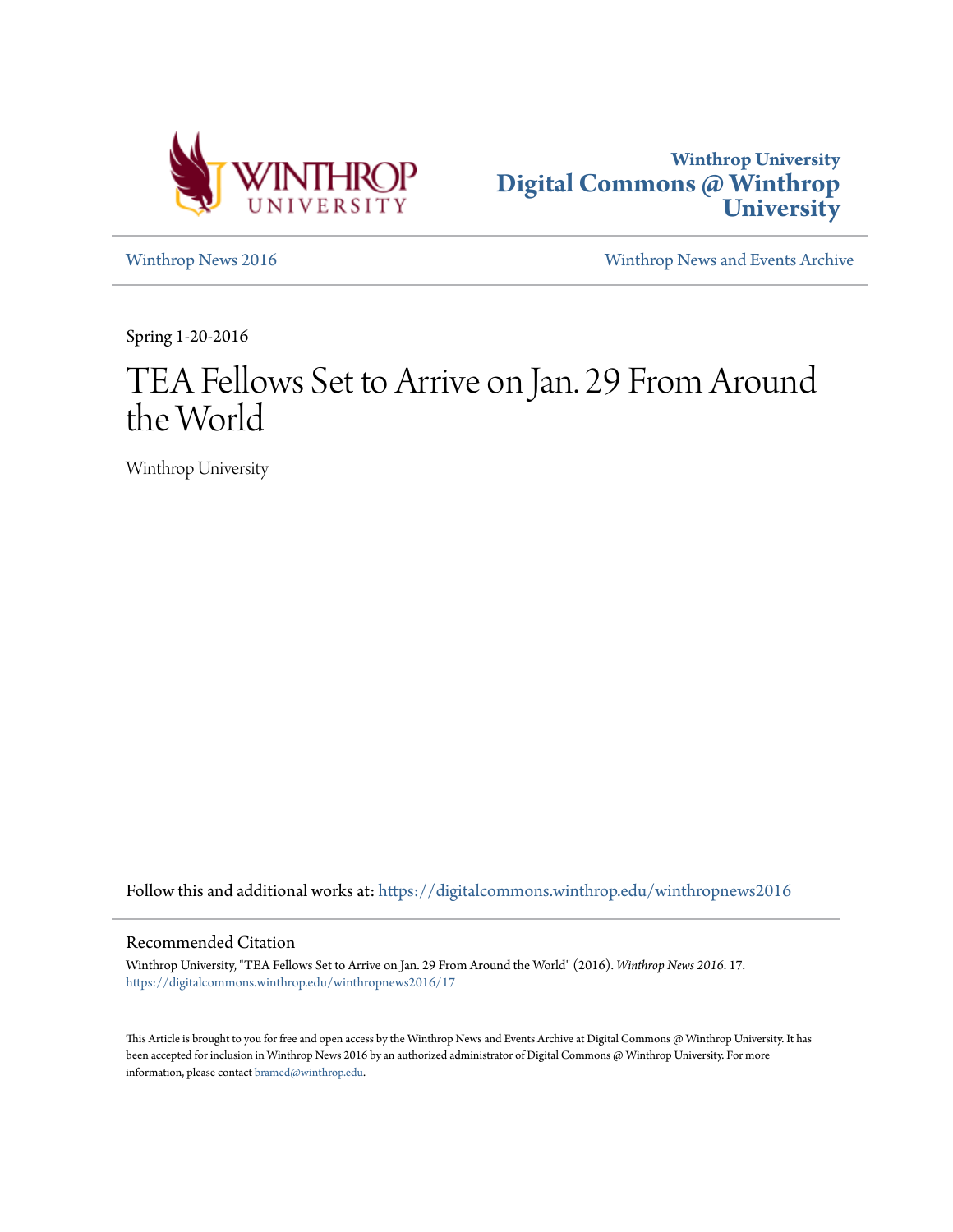



**AFFAIRS ATHLETICS GIVING**

**ABOUT ADMISSIONS & AID ACADEMICS STUDENT**

**C** SHARE

「验費」

All News

Archives

RSS News Feeds

Winthrop in the News

## 01/20/2016 **TEA Fellows Set to Arrive on Jan. 29 From Around the World**

## **Quick Facts**

The international teachers will arrive Jan. 29 and will depart March 14.

**Education faculty member A.J. Angulo authored** the \$190,000 grant proposal to renew the federally-funded cultural and educational exchange program for the fifth year.



ROCK HILL, SOUTH CAROLINA – For the fifth consecutive year, Winthrop University will bring high school teachers from around the world to stay on campus for an intensive six-week program to sharpen their teaching skills.

Called the U.S. State Department's Teaching Excellence and Achievement Program (TEA), the initiative will bring 20 fellows to Winthrop this semester from Asia, the Middle East, Eastern Europe, Africa, and Central and South America.

A.J. Angulo

Education faculty member A.J. Angulo authored the \$190,000 grant proposal to renew the federally-funded cultural and educational exchange program for the fifth year. The funds will support a series of professional development workshops, field experiences in Rock Hill high schools, and cultural exchange activities on and off campus.

"Year after year, this program brings the world to Winthrop and our Rock Hill schools," said Angulo. "The enthusiasm and excitement these teachers bring with them energizes all of us who get to work with them. While here, they get professional development and field experiences. But before these teachers return home, they leave us with new perspectives on the world, on teaching and on what it means to be part of the global community. Our students, faculty, staff, friendship families and local economy all benefit from this terrific program."

**International exchange programs** like TEA are designed to meet goals that extend well beyond the classroom. "In this election cycle," Angulo said, "there's been much talk about the problems and challenges that exist around the world. What we need, however, is less talk and more constructive action on the world stage. The TEA program, as we've seen for the last several years, is actionoriented and responds to this need. It reminds us of the importance of developing strong, positive and lasting international relationships."

The teachers will arrive Jan. 29 and will depart March 14. During their stay, the teachers will take customized workshops from faculty in the Richard W. Riley College of Education and the College of Arts and Sciences. Eleven of the teachers will learn about science, technology and math, and the remaining nine will study English as a second language. Seminars also have been added to their schedule to enhance their understanding of the region.

While on campus, the international visitors will share information about their culture during two events open to the public:

\* **Poster Session**, Feb. 16, 11 a.m.-12:15 p.m., Withers/W.T.S. Building, Student Activity Center \* **Comparative Education Panel Session**, March 1, 7-9 p.m., Withers/W.T.S. Building, Plowden Auditorium

Each international teacher will also be paired with a Rock Hill high school teacher for all-day, fieldbased experiences in order to exchange best teaching practices. When not in classes at Winthrop or